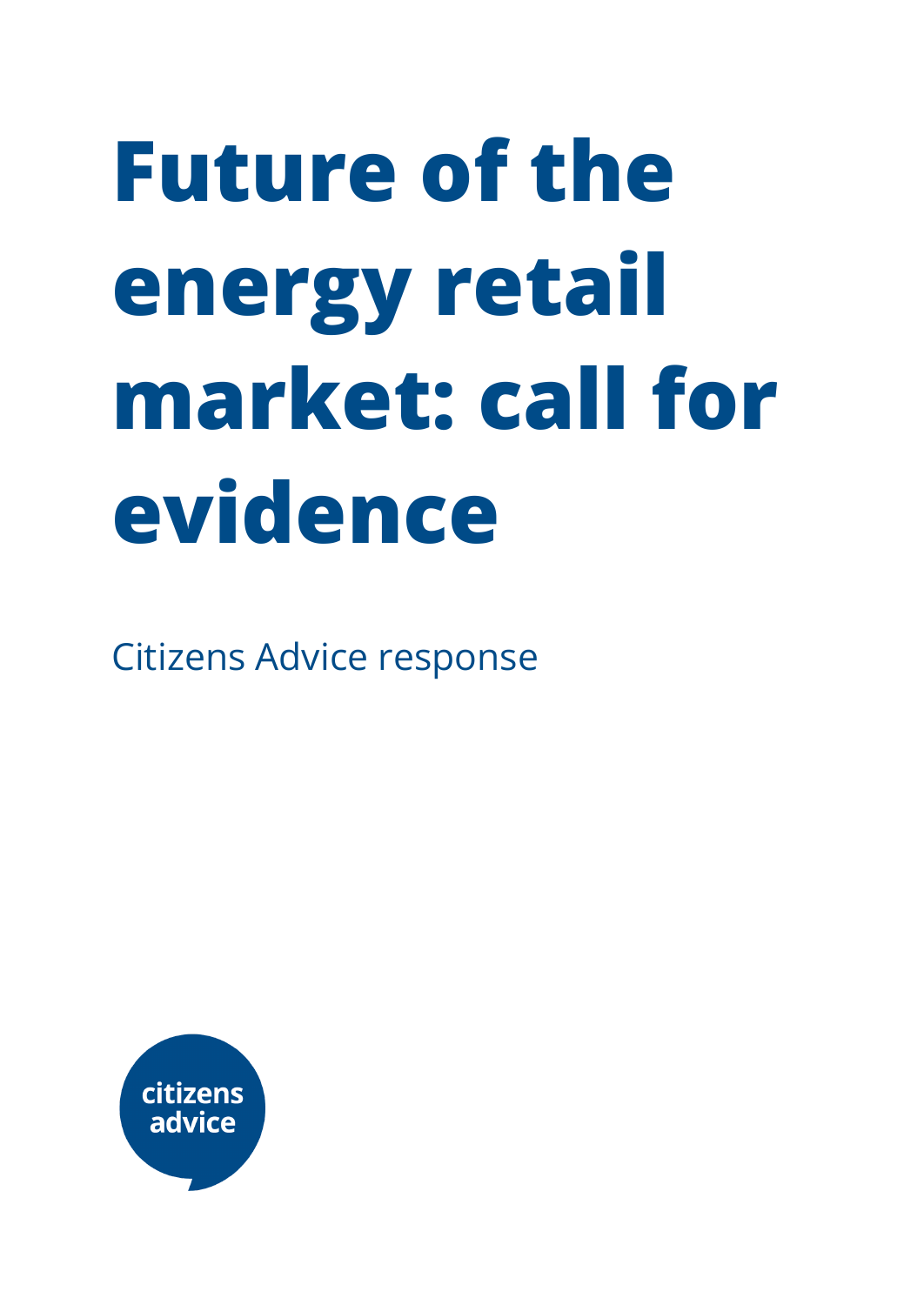Citizens Advice welcomes the opportunity to respond to the BEIS call for evidence on the future of the energy retail market. Citizens Advice provides free, independent, confidential and impartial advice to everyone on their rights and responsibilities. We are the statutory representative for domestic and microbusiness energy consumers across Great Britain.

We are encouraged that the call for evidence reaffirms the aims set out in the Energy Retail Market Strategy for the 2020s<sup>1</sup>, sharing as we do the view that ideal outcomes for the future of the retail energy market include:

- consumers receiving appropriate levels of protection and paying a fair price for energy
- energy companies being able to bring forward innovative services to deliver decarbonisation, and
- better consumer outcomes and consumer choice contributing towards a lower-cost flexible energy system.

We see these outcomes as essential to deliver the necessary decarbonisation of the energy system and, crucially, to maintain public confidence and support for net zero while the transition is in progress. It is right however that the recent market turmoil necessitates a re-evaluation of the mechanisms and interventions by which these goals are achieved. Our recent report, Market Meltdown, highlighted our view on the key regulatory and policy failures that led to poor service for many customers and the failure of many suppliers. $2$ 

As well as reforming the market for the future, we also need to fix urgent problems for consumers, and we strongly urge policymakers to take swift and necessary action to address the cost of living crisis that is emerging.

External estimates project that the energy price cap will increase in April to as much as £2,000 per year for a typical household. That increase is predicted to push an additional 2 million more households into fuel poverty, bringing the total to 6 million. Citizens Advice is already seeing the impact of rising energy prices - in December 2021 we helped double the number of people who had run out of money on their prepay meter compared to the previous year. $3$ 

<sup>&</sup>lt;sup>1</sup> Energy retail market [strategy](https://www.gov.uk/government/publications/energy-retail-market-strategy-for-the-2020s) for the 2020s (2021) BEIS

<sup>&</sup>lt;sup>2</sup> Market [Meltdown](https://www.citizensadvice.org.uk/about-us/our-work/policy/policy-research-topics/energy-policy-research-and-consultation-responses/energy-policy-research/market-meltdown-how-regulatory-failures-landed-us-with-a-multi-billion-pound-bill/) (2021) Citizens Advice

<sup>&</sup>lt;sup>3</sup> Market [Meltdown](https://www.citizensadvice.org.uk/about-us/our-work/policy/policy-research-topics/energy-policy-research-and-consultation-responses/energy-policy-research/market-meltdown-how-regulatory-failures-landed-us-with-a-multi-billion-pound-bill/) (2021) Citizens Advice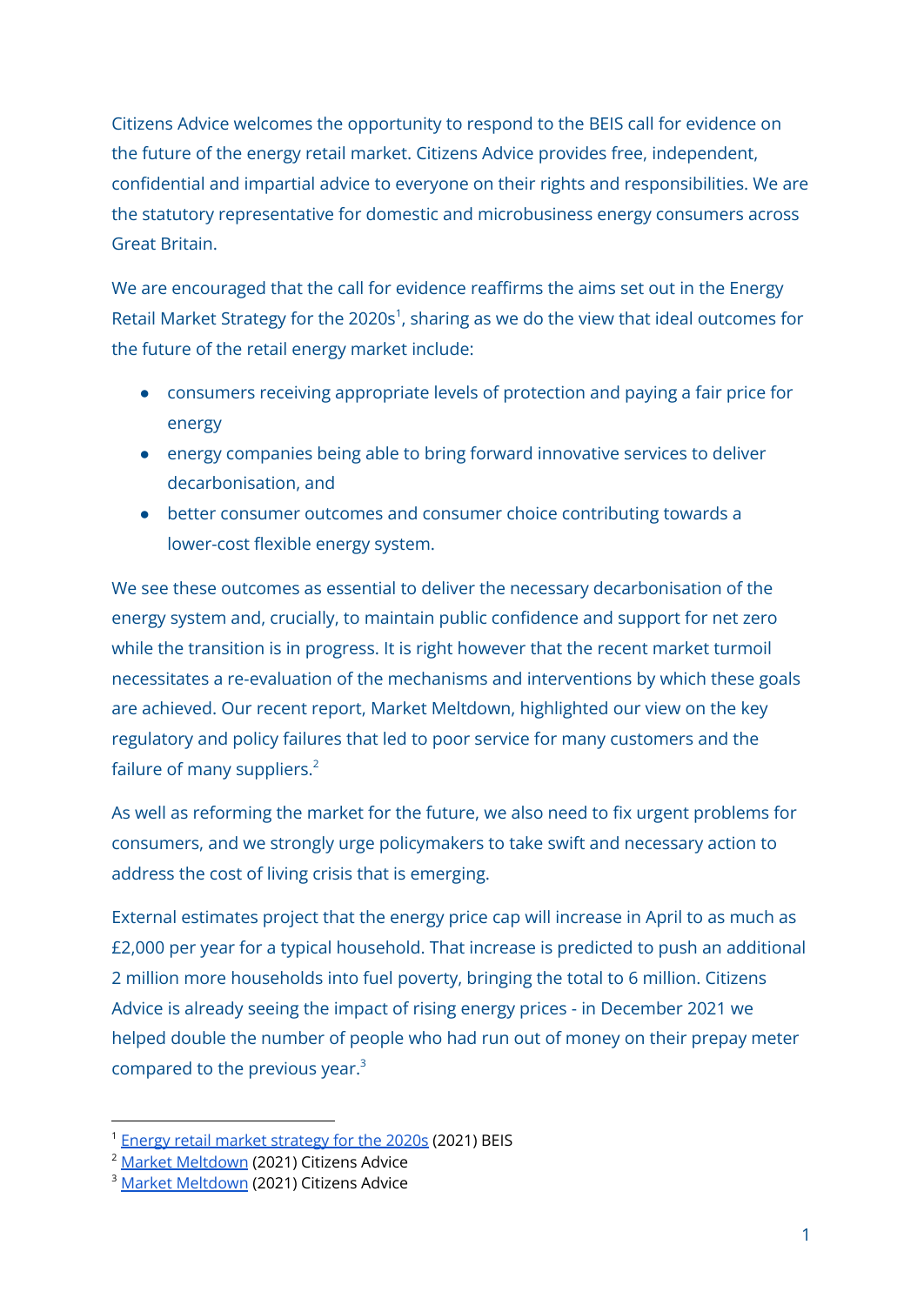We believe the best balance of interventions targeting those who most need help with higher prices are:

- Support should be targeted to low-income households via an 'Energy Support Grant'. Similar to Winter Fuel Payments this would be a one-off payment to all Universal Credit (and legacy benefit) claimants in April 2022, together with an additional payment to people in receipt of Pension Credit
- At the same time, temporarily extending the Warm Home Discount would channel money directly to those that are most at risk of fuel poverty enabling them to heat their homes in Winter 2022, when prices are expected to soar further
- Lastly, the government is planning to uprate benefits by September's CPI rate of 3.1%, but inflation has spiked dramatically since then. The government should reflect this by uplifting benefits by either the Bank of England forecast or the March rate of CPI

We have also called for consumers to be protected from the cost of dealing with supplier failures, with the supplier of last resort levy recovered over a longer period and the final costs of special administration recovered from taxpayers rather than billpayers. With only weeks remaining until the level of the April 2022 price cap is confirmed, the case for intervention is overwhelming to protect those most in need of support from unprecedented energy price rises. Further information can be found in our recently issued cost of living policy briefing.<sup>4</sup>

Longer term, some policies to achieve the outcomes in the Energy Retail Market Strategy for the 2020s are now less clear, but many of the fundamentals still apply. Our views on the impacts of current market volatility and pathways forward are grouped under the three headings contained in the call for evidence.

#### **How the retail market can help achieve the best outcomes for consumers, no matter how they engage**

With 28 supplier failures in 2021, the retail energy market is far more consolidated than at any point in recent years. Consumer choice has been constricted both in terms of provider and competitive tariffs. In December 2021, the average fixed tariff increased to

<sup>&</sup>lt;sup>4</sup> How to protect [consumers](https://www.citizensadvice.org.uk/about-us/our-work/policy/policy-research-topics/energy-policy-research-and-consultation-responses/energy-policy-research/how-to-protect-consumers-as-energy-prices-rise/) as energy prices rise (2022) Citizens Advice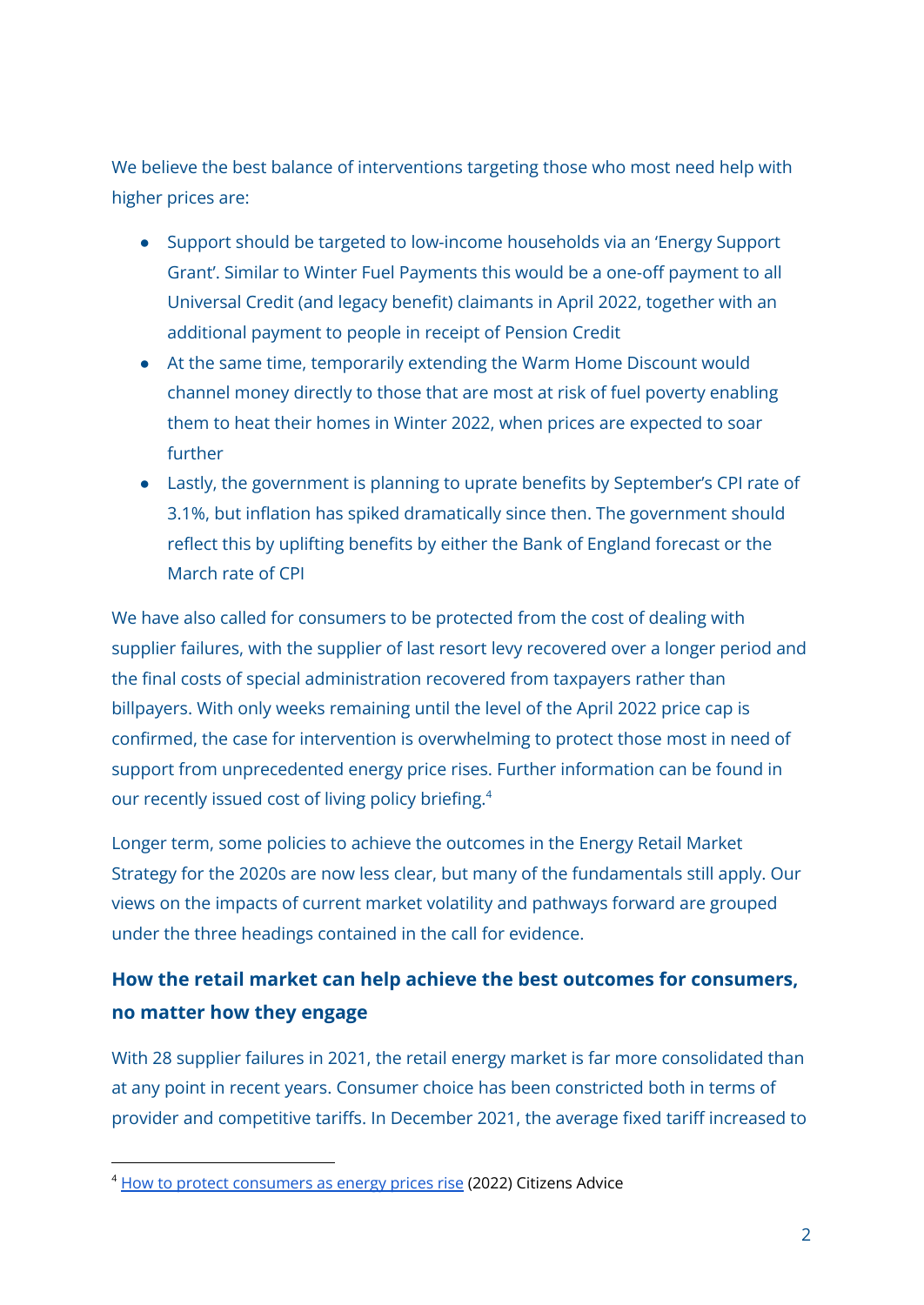£2,359 per year. The number of tariffs on the market also continued to reduce, with only around 90 tariffs currently available. <sup>5</sup> Many of the suppliers remaining in the market - especially by market share - are the legacy incumbent suppliers who continue to have a high proportion of customers on standard variable tariffs $^6$  and have previously performed poorly at engaging their own customers. The pause of policy development on opt-in and testing opt-out switching means there is now no policy solution in development to support engagement by people on default tariffs and this exacerbates the real risk of a two-tier market in future.

The engagement hierarchy (right) which was included in the Energy Retail Market Strategy for the 2020s continues to be a useful framework by which to assess interventions, with the overriding objective of supporting consumers moving up the hierarchy towards products and services that deliver the most consumer value and support decarbonisation.

The impact of the current market crisis is likely to increase the number of customers at the bottom of the hierarchy, with millions of customers either rolling off their fixed deals onto a default tariff due to a lack of any

competitive acquisition deals or moving to a new supplier through Supplier of Last Resort. The end result is the same - a higher proportion of consumers with providers or tariffs they have not actively made a choice to move to, and some consequently feeling a lack of trust towards the market having experienced poor service and supplier failure<sup>7</sup>, which could limit their willingness to engage in the future.

One measure to restore consumer trust in the market is to ensure Ofgem takes a more rigorous approach to market entry, compliance and enforcement. Our research identified that an influx of new suppliers combined with lax oversight and reforms to





Gov. policy needs to support consumers across whole stack

<sup>5</sup> Internal Citizens Advice data

<sup>6</sup> Ofgem Retail Market [Indicators](https://www.ofgem.gov.uk/retail-market-indicators) - as of 1 April 2021 across domestic electricity customers (excluding PPM) of British Gas, E.ON, Scottish Power and EDF collectively, 55% of customers were on default tariffs

 $7$  Recent polling conducted for [Citizens](https://www.citizensadvice.org.uk/Global/CitizensAdvice/Energy/Market%20Meltdown%20-%20Citizens%20Advice%20Dec%202021.pdf) Advice found that 40% of people who've heard about supplier failures are less likely to switch supplier in future as a result. Yonder Data Solutions interviewed 2,019 GB adults, online, between the 26th and 28th of November 2021. Data were weighted to be demographically representative of all GB adults aged 18+.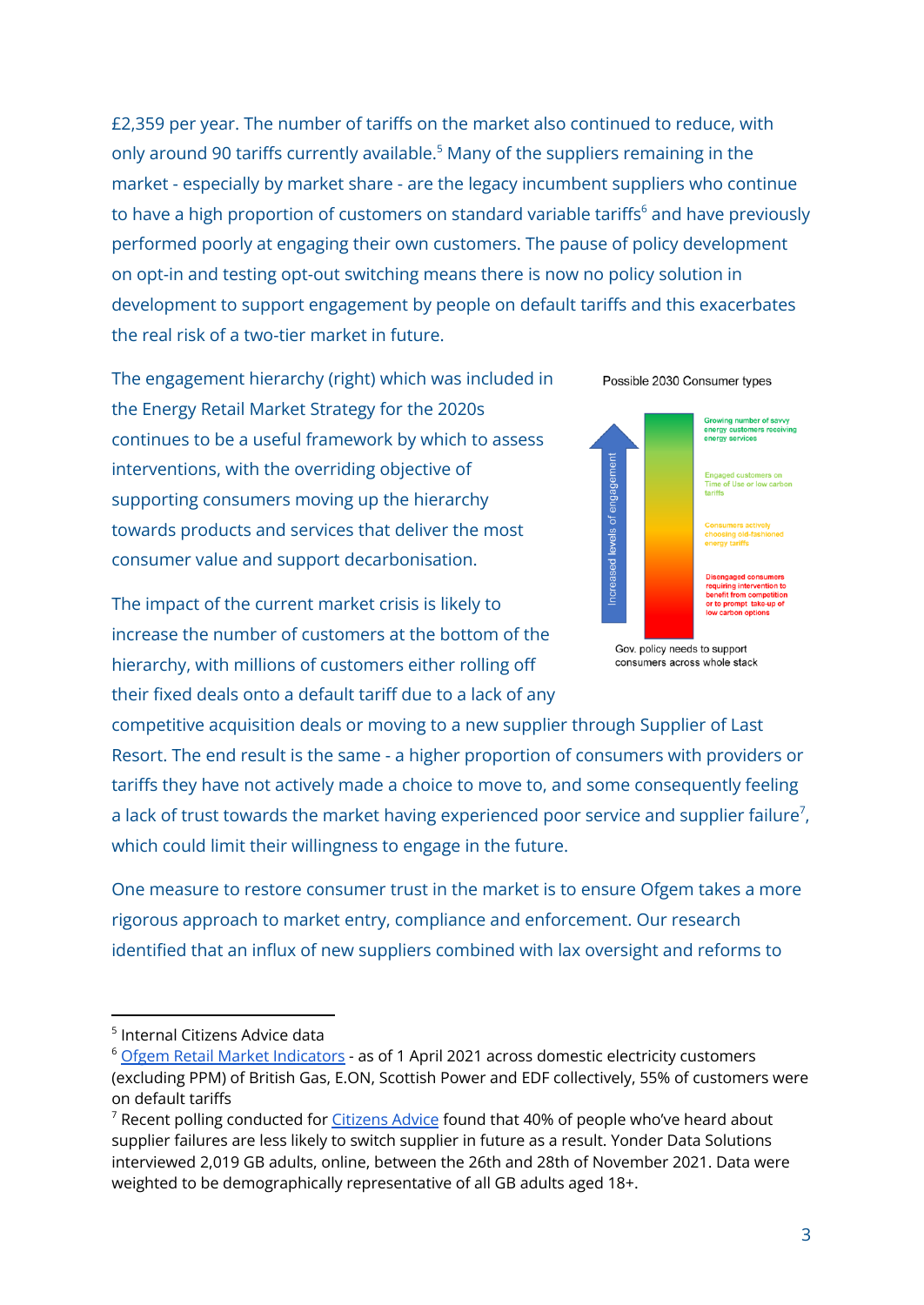rules that were too weak or came too late helped fuel the recent retail crisis.<sup>8</sup> Ofgem must reform its approach to enforcement to focus on rule-breaking impacting consumers and customer service, as well as technical breaches. Thresholds should be implemented for escalating action that enables breaches to be tackled more quickly, and investigations should be completed in a more timely fashion. Compliance and monitoring activity should be properly resourced. Ofgem should also ensure it can understand and manage the systemic risks posed by suppliers as they grow. This should include new 'prudential regulations' on capitalisation and hedging. While some of these reforms are underway, BEIS should also consider making use of its Strategic Policy Statement to guide Ofgem's approach, and its retail strategy should set out legislative changes to ensure the regulator has the appropriate powers to tackle problems in the market. It should also ensure the regulator has sufficient resource - in many recent years its budget was cut or flat, while its responsibilities have only grown.

Another essential element of ensuring consumers are motivated to engage with the changes necessary to reach net zero will be ensuring they are provided with the information and advice to support and protect them. We continue to support BEIS's work considering how transparency of carbon content in energy products can be improved, as set out in our response to the call for evidence last year $^{\circ}$ , as well as work to enable smart tariff comparison. Our previous Navigating Net Zero research<sup>10</sup> sets out a framework for advice and support that can help overcome engagement barriers. To be effective, advice and guidance needs to be flexible. In particular advice needs to be provided through multiple channels, so consumers can easily get the support they need for the stage of the journey they are at. There needs to be integration between different channels and providers, so that a consumer can move easily back and forward between different stages of the journey, without having to start from scratch each time.

Adoption of new technology, in particular electric vehicles and heat pumps, is likely to drive some movement up the hierarchy, as these unlock more consumer benefits from smart tariffs. This will be promoted by government plans to make adoption of these technologies more widespread, as well as associated requirements like smart charging. However, we have highlighted in previous research how people with a low level of savings or poor credit are likely to risk exclusion from future energy supply models,

<sup>8</sup> Market [Meltdown](https://www.citizensadvice.org.uk/about-us/our-work/policy/policy-research-topics/energy-policy-research-and-consultation-responses/energy-policy-research/market-meltdown-how-regulatory-failures-landed-us-with-a-multi-billion-pound-bill/) (2021) Citizens Advice

<sup>&</sup>lt;sup>9</sup> Response to the BEIS Designing a Framework for [Transparency](https://www.citizensadvice.org.uk/about-us/our-work/policy/policy-research-topics/energy-policy-research-and-consultation-responses/energy-consultation-responses/citizens-advice-response-to-the-beis-designing-a-framework-for-transparency-of-carbon-content-in-energy-products-call-for-evidence/) of Carbon Content in Energy [Products](https://www.citizensadvice.org.uk/about-us/our-work/policy/policy-research-topics/energy-policy-research-and-consultation-responses/energy-consultation-responses/citizens-advice-response-to-the-beis-designing-a-framework-for-transparency-of-carbon-content-in-energy-products-call-for-evidence/) call for evidence (2021) Citizens Advice

<sup>&</sup>lt;sup>10</sup> [Navigating](https://www.citizensadvice.org.uk/Global/CitizensAdvice/Energy/Navigating%20net%20zero%20(2).pdf) Net Zero (2021) Citizens Advice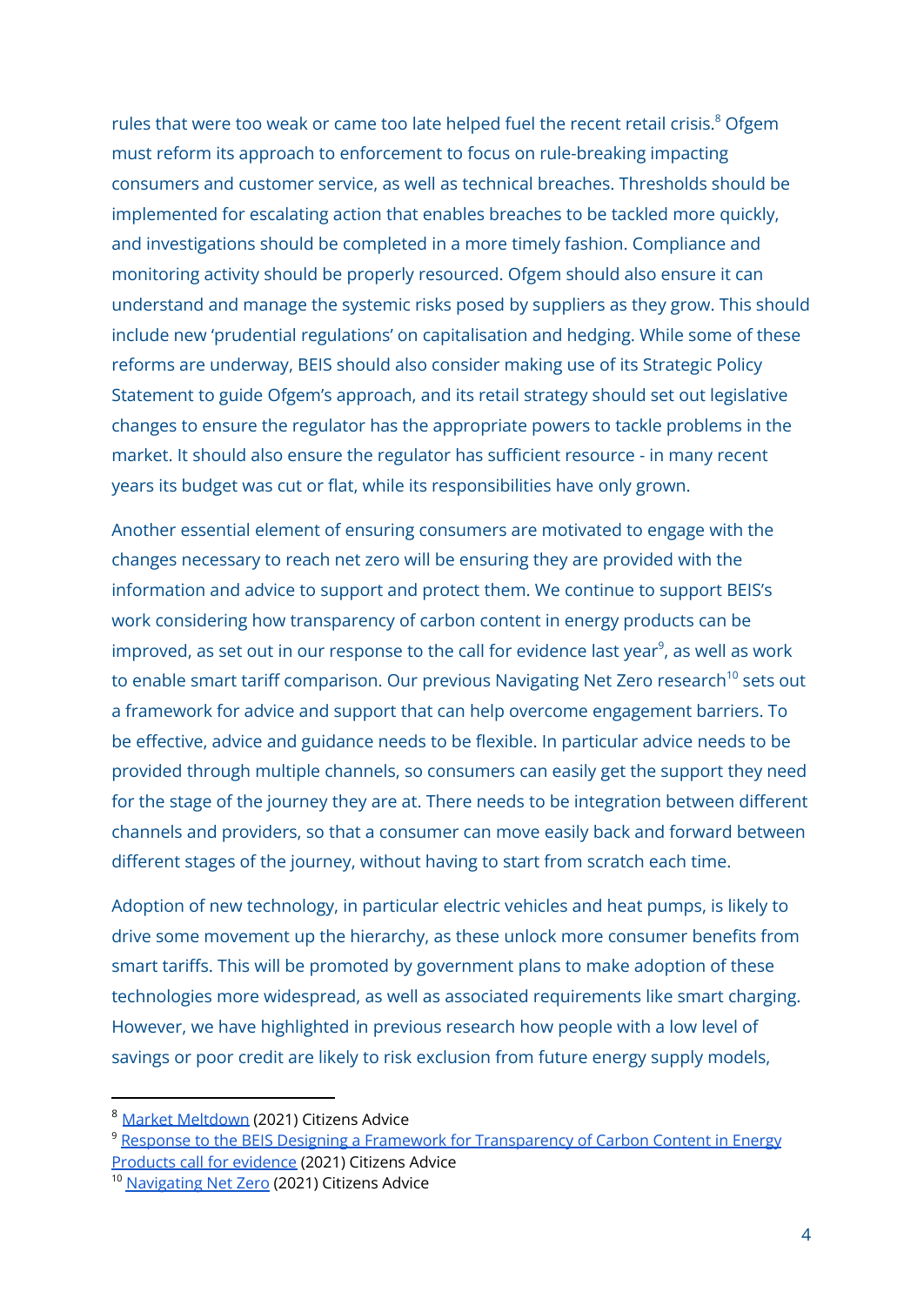

6 million households - one in five - are projected to be in fuel poverty after the April energy price cap rise

Future energy supply models involving upfront cost will need support such as grants for low-income households

4.5 million households - one in six - are in the Private Rented Sector, with this number energy supply and longer term be able to set to grow in future

Renters must be able to have control of their have access to smart tech

Energy service providers must maintain a

non-digital route to contact to ensure

households retain choice



1.5 million households - 6% - still don't have internet access, while 32% of internet users are "narrow" users, carrying out a limited range of activities online

\*Households will overlap, meaning some face even deeper disadvantage

especially those that require an up-front cost or access to credit to purchase technologies. In order for consumers to optimise engagement with more complex energy offerings such as time-of-use tariffs, assets such as micro-generation, heat pumps, electric vehicles or smart appliances are typically required. However, many consumers lack the upfront financial ability to invest in these assets. Increased energy prices will only compound this and increase the gap between the affluent with the ability to invest in low-carbon assets, who will then benefit from significant bill reductions, and those unable to and are stuck with conventional tariffs paying more. The size of this group is set to increase given expected energy price rises, with an extra 2 million households expected to be in fuel poverty from April 2022 without intervention, meaning over one in five households would be in fuel poverty.

To facilitate those on low-incomes moving up the engagement hierarchy to engage with smart energy services, policy makers should explore the future provision of grants for low income households, and more broadly ongoing financial incentives such as low-interest loans to cover upfront costs.<sup>11</sup> This would align with the commitments in the BEIS Smart Systems and Flexibility Plan 2021<sup>12</sup> to incorporate smart technologies in government fuel poverty strategy and policies, for example the Energy Company Obligation and use the findings of Project InvoLVe, which identified how innovation may help enable low income and vulnerable consumers to participate.

Two other key groups to consider the impact of the current market on their future ability to engage are renters and the digitally disengaged.

<sup>&</sup>lt;sup>11</sup> [Future](https://www.citizensadvice.org.uk/about-us/our-work/policy/policy-research-topics/energy-policy-research-and-consultation-responses/energy-policy-research/future-for-all-making-a-future-retail-energy-market-work-for-everyone/) for All (2019) Citizens Advice

<sup>&</sup>lt;sup>12</sup> Smart Systems and [Flexibility](https://assets.publishing.service.gov.uk/government/uploads/system/uploads/attachment_data/file/1003778/smart-systems-and-flexibility-plan-2021.pdf) Plan 2021 (2021) BEIS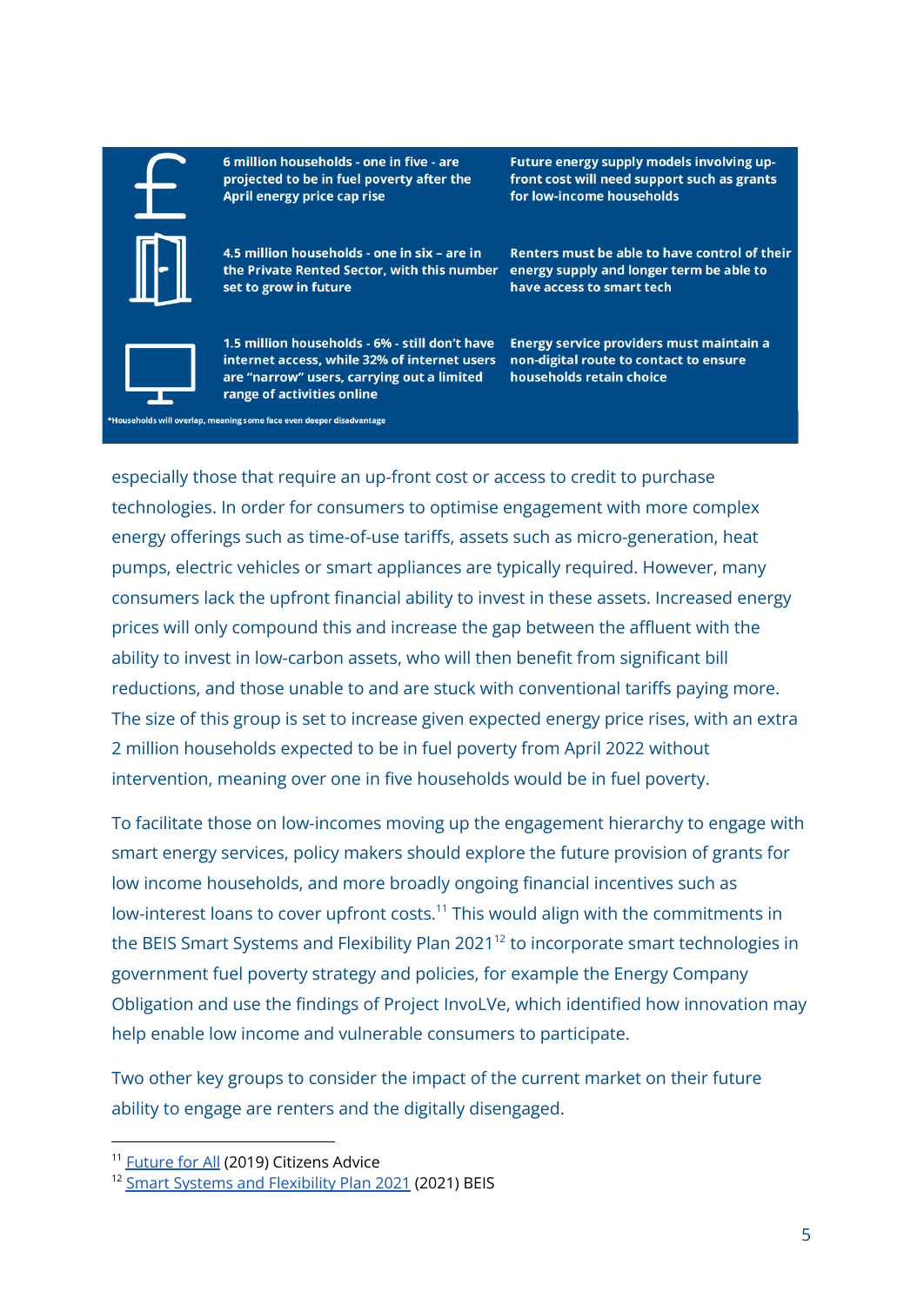People who rent their homes often face restricted choices, or having choices made for them by a landlord or managing agent. A recent survey 13 for Citizens Advice revealed that 5% of those in the Private Rented Sector (PRS) had their landlord managing the energy and sending a bill or charging via a sub-meter, while an additional 9% of respondents said their landlord managed the energy and included it in their rent. Ofgem's most recent consumer engagement survey<sup>14</sup> also shows 39% of renters had never switched supplier, compared to 22% for owner-occupiers. The fundamental inability of some renters to make substantive choices about their tariff or provider, or having a smart meter installed could spread in the future market, as services require more material changes in their home. This limits the ability of 4.5 million households to move up the engagement hierarchy. In the first instance, enabling renters to take control of their energy supply and access smart meters would be a positive first step, while longer-term exploring the potential for smart technology to be incorporated into assessment of minimum energy efficiency standards for the PRS could drive action.

Another group whose characteristics will place limits on their ability to move up the engagement hierarchy are the digitally disengaged. Ofcom recognises that even with the impact of the COVID pandemic acting as a catalyst for increased internet use, 6% of households still did not have access to the internet in March 2021 15 , with a wider group having only narrow digital skills. Around a third (32%) of those with internet access are "narrow users" as defined by Ofcom, undertaking less activities online. Groups least likely to have home internet access are those aged 65+ (18% without access), lower income households (11% without access), and the most financially vulnerable (10% without access), meaning groups at high risk of disengagement with the energy market correlate with those who face the greatest digital accessibility challenges. The wider cost of living squeeze also puts pressure on household budgets and their ability to maintain internet connectivity. Citizens Advice has consistently highlighted the need for energy sector participants to maintain an offline route of communication with only a minority of price comparison websites offering a phoneline and some suppliers moving to online-only offerings, thereby limiting choice and building a presumption for staying with the default for those not online.

 $13$  ICM Unlimited surveyed a representative sample of 6,001 adults living in the UK. The sample has been weighted to the profile of all adults aged 18+ in the UK and is weighted by age, gender, region, social grade, work status, and ethnicity. Fieldwork took place between 25 March and 9 April 2021

<sup>&</sup>lt;sup>14</sup> [Consumer](https://www.ofgem.gov.uk/publications/consumer-survey-2019) Survey 2019 (2020) Ofgem

<sup>15</sup> Adult's Media Use and [Attitudes](https://www.ofcom.org.uk/__data/assets/pdf_file/0025/217834/adults-media-use-and-attitudes-report-2020-21.pdf) report (2021) Ofcom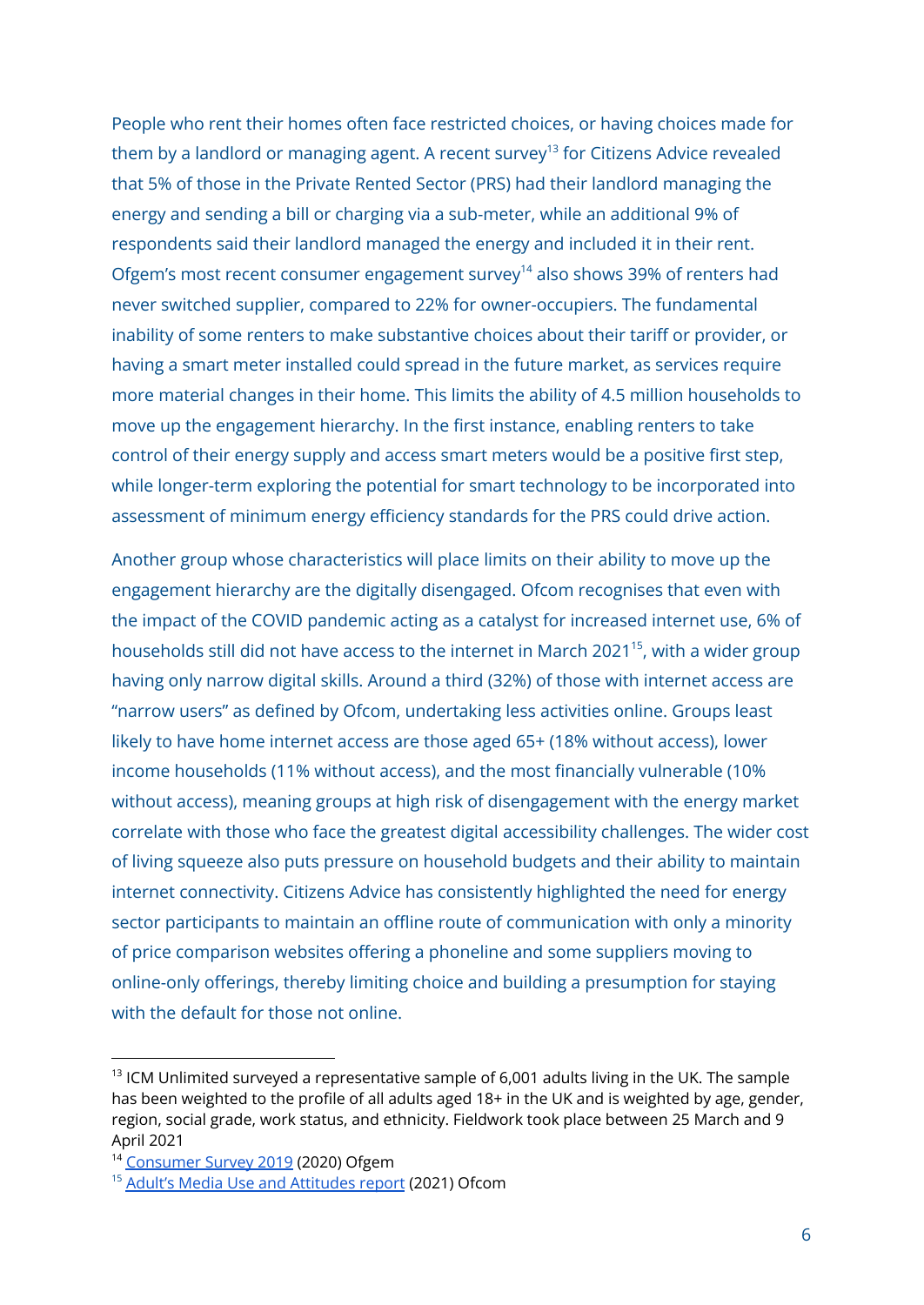As well as taking steps to enable engagement by these groups, we must also recognise that for many their movement up the hierarchy may be limited, and that many will continue to rely on switching to unlock savings. Ofgem and the government should set out a joint plan for how engagement, switching and the price cap work together to help all consumers achieve lower costs and make lower carbon choices. The updated future retail market strategy for the 2020s must also be clear on how competition will benefit the disengaged segment of consumers, including promoting engagement through opt-in switching or another appropriate mechanism.

#### **How energy companies can help drive the private investment needed to achieve net zero**

The primary route through which it is expected that energy companies will channel private investment to achieve net zero is through innovation - harnessing data and technology to create new consumer propositions that increase comfort, decrease costs and facilitate decarbonisation.

To enable this innovation, energy companies need reasonable confidence they may see a return on investment, and some assurance over the future course of the regulatory and policy framework. This requires visibility over what Ofgem and BEIS will deliver and when, particularly on innovation in the retail space. Some changes have clear commitments and planned (if challenging) timelines, notably programmes like the switching programme, smart meter rollout and settlement reform, while other changes to network charging and digitalisation are taking place across more disparate, but connected, projects. Ofgem and BEIS have articulated the direction of travel in some of these areas through the smart systems and flexibility plan and Ofgem's strategic change programmes. We're aware that some stakeholders have called for further reform of pricing to deliver more locational price signals, and government should set out how this will be evaluated and taken forward.

However, changes to retail market regulation are unclear or have stalled. Previous initiatives such as supplier hub work in 2017/18 $^{\rm 16}$  and work on the ability of Ofgem to provide derogations to support retail innovation $^{17}$  have asked important questions such

<sup>&</sup>lt;sup>16</sup> Future of supply market [arrangements](https://www.ofgem.gov.uk/publications/future-supply-market-arrangements-call-evidence) - call for evidence (2017) Ofgem

<sup>&</sup>lt;sup>17</sup> Supporting retail innovation: Policy [consultation](https://www.ofgem.gov.uk/publications/supporting-retail-innovation-policy-consultation-ability-provide-derogations-certain-standard-licence-conditions-and-granting-supply-licences-specific-geographic-areas-or-premises-types) on ability to provide derogations from certain standard licence conditions; and, granting supply licences for specific [geographic](https://www.ofgem.gov.uk/publications/supporting-retail-innovation-policy-consultation-ability-provide-derogations-certain-standard-licence-conditions-and-granting-supply-licences-specific-geographic-areas-or-premises-types) areas or [premises](https://www.ofgem.gov.uk/publications/supporting-retail-innovation-policy-consultation-ability-provide-derogations-certain-standard-licence-conditions-and-granting-supply-licences-specific-geographic-areas-or-premises-types) types (2020) Ofgem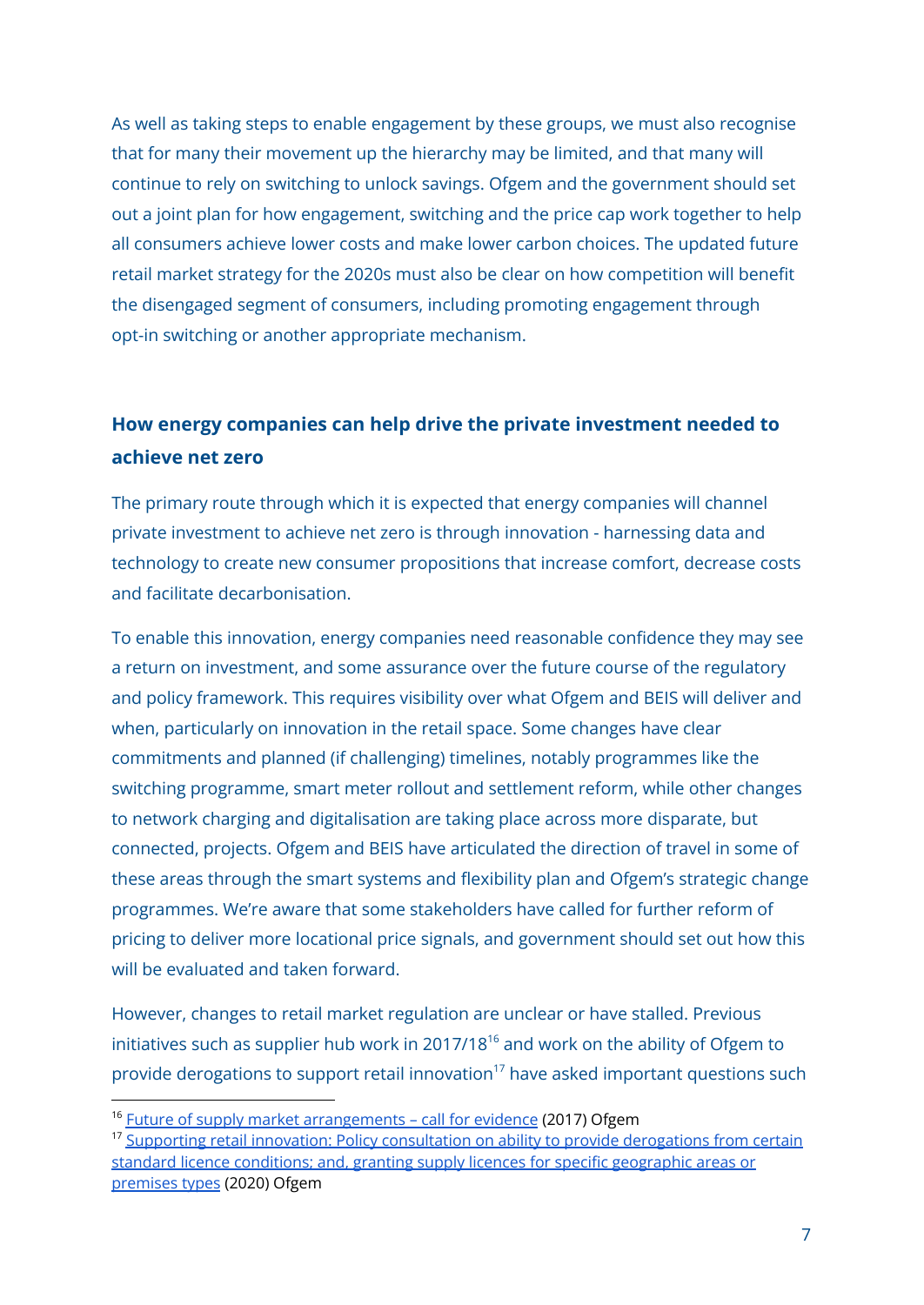as what the role of a supplier is, but ultimately didn't translate into firm proposals or change. From stakeholder discussion and external research <sup>18</sup> we understand that industry would particularly welcome direction on the extent to which they may be able to specialise rather than being obligated to offer default conventional energy supply. This could achieve benefits for some customers, but would also have significant implications for how the universal service is provided. We are already concerned that some companies are failing to offer the range of services they are required to under Ofgem's rules, leaving some customers with reduced choice. Any changes therefore need to be carefully considered.

The current BEIS retail market strategy set out that changes to the regulatory framework should only be considered in the late 2020s. As part of its refresh BEIS should consider if this timeline remains appropriate, or if such changes could be accelerated, balancing the possible consumer benefits with the implications such reforms could have for the investability of existing suppliers, and practical considerations around the timing of legislation that may be needed. If the timeline remains as currently articulated, BEIS should set out more detail on how it will assess the need for change in the coming years and what least-regrets steps could be taken under the current framework in the interim. This could then be integrated into Ofgem's own forthcoming retail strategy, which should set out how it will support innovation in a more consolidated market that places a higher priority on supplier resilience. This may require a more proactive approach than previously envisaged, including requirements on suppliers to support innovation trials or new models.

We have been concerned that some specialisation by suppliers has been enabled by Ofgem looking the other way when rules are broken, rather than by reassessing rules and changing them. Its retail strategy should include a clearer regulatory view on the extent to which specialisation is possible within the current rules, to ensure a level playing field for competition. It should also set out how it will identify barriers to specialisation that could deliver benefits to consumers, and consult openly on the case for changing these regulations where it thinks this is appropriate.

The Energy White Paper gave a commitment to consult in 2021 on a Strategy and Policy Statement (SPS) for the regulator, giving clarity on the strategic priorities of the government's energy policy, the outcomes it seek to achieve and the roles of government, Ofgem and other parties which are collectively responsible for delivering

<sup>&</sup>lt;sup>18</sup> [Consolidation](https://www.shoosmiths.co.uk/-/media/download-documents/reports/consolidation-in-the-domestic-energy-market.pdf) in the domestic energy market (2021) Cornwall Insight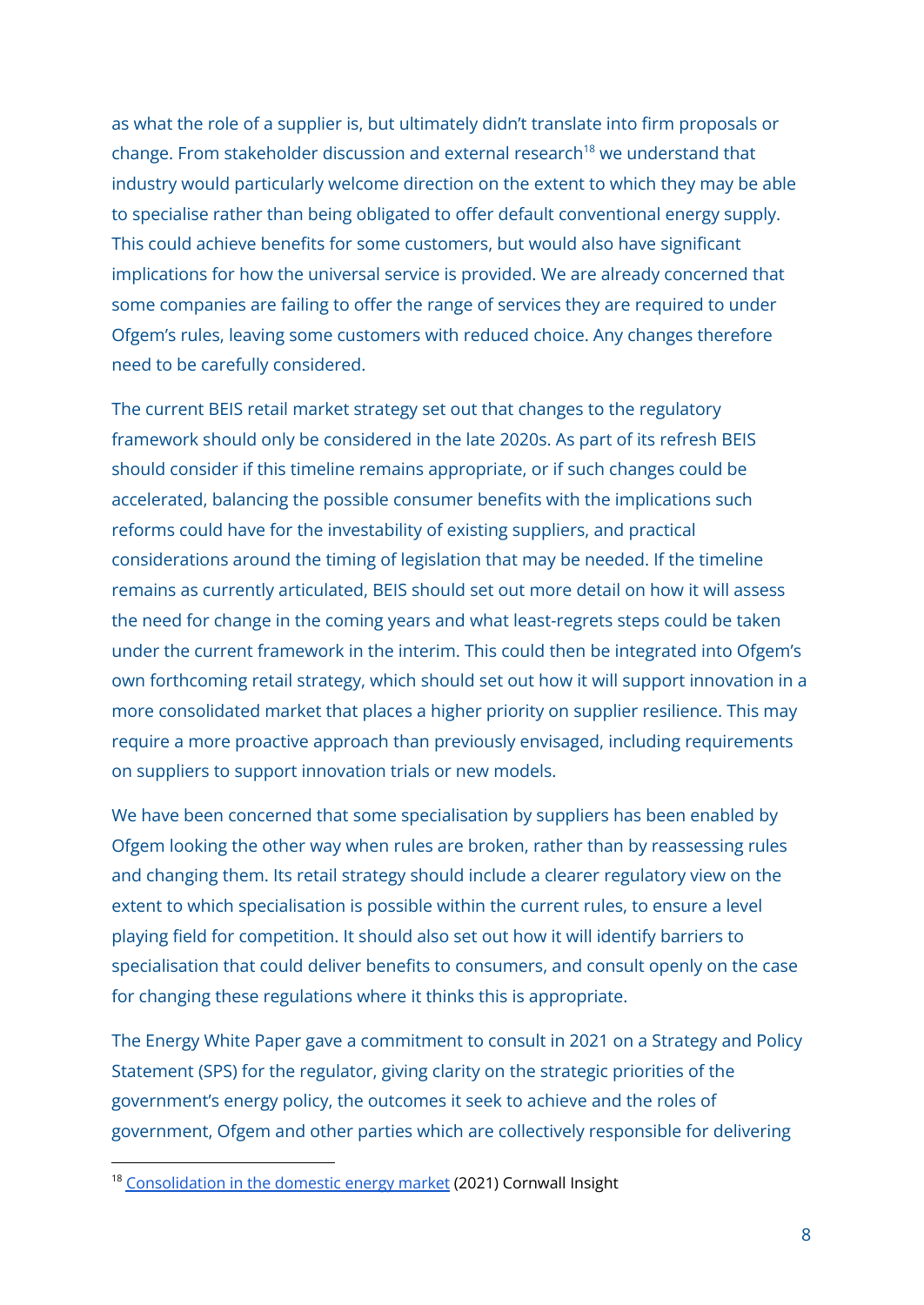these goals. The SPS could be a vehicle to clarify to the regulator what steps it should take to deliver the aims of BEIS's retail strategy, and drive investment confidence among industry.

#### **How the retail market, its underpinning regulatory framework and the energy price cap, may need to evolve to enable a lowest-cost, flexible and resilient energy system that continues to protect consumers**

A key element of the reform we continue to see as necessary to the underpinning regulatory framework of the retail energy market is for sectoral regulation by Ofgem to be extended beyond energy suppliers. We responded<sup>19</sup> to the recent BEIS call for evidence on third-party intermediaries (TPIs) advocating for these organisations to be directly regulated given the significant role they play in how the majority of consumers engage with the energy market and the gap in protections that exists around such vital consumer protections as transparent information and access to redress. Reform could also ensure that progress continues in relation to smarter tariff comparison to enable engagement with new propositions, building on the work of BEIS's Smarter Tariffs - Smarter Comparisons project. This regulation should be proportionate to the risks associated with the service provided - we have previously suggested an authorisation regime could be appropriate, with the CMA making a similar recommendation in its Digital Comparison Tools study.

In particular, the extent of recent supplier failures has shone a spotlight $^{20}$  on auto-switching services that enabled companies to grow much more rapidly and at a relatively low cost. Our research showed that these services can be opaque, with users not knowing whether they're getting the best deal available and being unable to choose suppliers based on the quality of their customer service.

Our recent research<sup>21</sup> on how to improve people's confidence in smart energy home technology such as offers that enable flexibility also reinforced the need for adequate protection to be in place to ensure consumer confidence is maintained. Priorities that

<sup>&</sup>lt;sup>19</sup> Citizens Advice response to BEIS Call for Evidence on third-party [intermediaries](https://www.citizensadvice.org.uk/about-us/our-work/policy/policy-research-topics/energy-policy-research-and-consultation-responses/energy-consultation-responses/citizens-advice-response-to-beis-call-for-evidence-on-third-party-intermediaries-in-the-retail-energy-market/) in the retail energy [market](https://www.citizensadvice.org.uk/about-us/our-work/policy/policy-research-topics/energy-policy-research-and-consultation-responses/energy-consultation-responses/citizens-advice-response-to-beis-call-for-evidence-on-third-party-intermediaries-in-the-retail-energy-market/) (2021) Citizens Advice

<sup>20</sup> Market [Meltdown](https://www.citizensadvice.org.uk/about-us/our-work/policy/policy-research-topics/energy-policy-research-and-consultation-responses/energy-policy-research/market-meltdown-how-regulatory-failures-landed-us-with-a-multi-billion-pound-bill/) (2021) Citizens Advice

<sup>&</sup>lt;sup>21</sup> [Smartening](https://www.citizensadvice.org.uk/Global/CitizensAdvice/Energy/Smartening%20up_%20How%20to%20improve%20people%27s%20confidence%20in%20smart%20home%20technology%20(2).pdf) Up (2021) Citizens Advice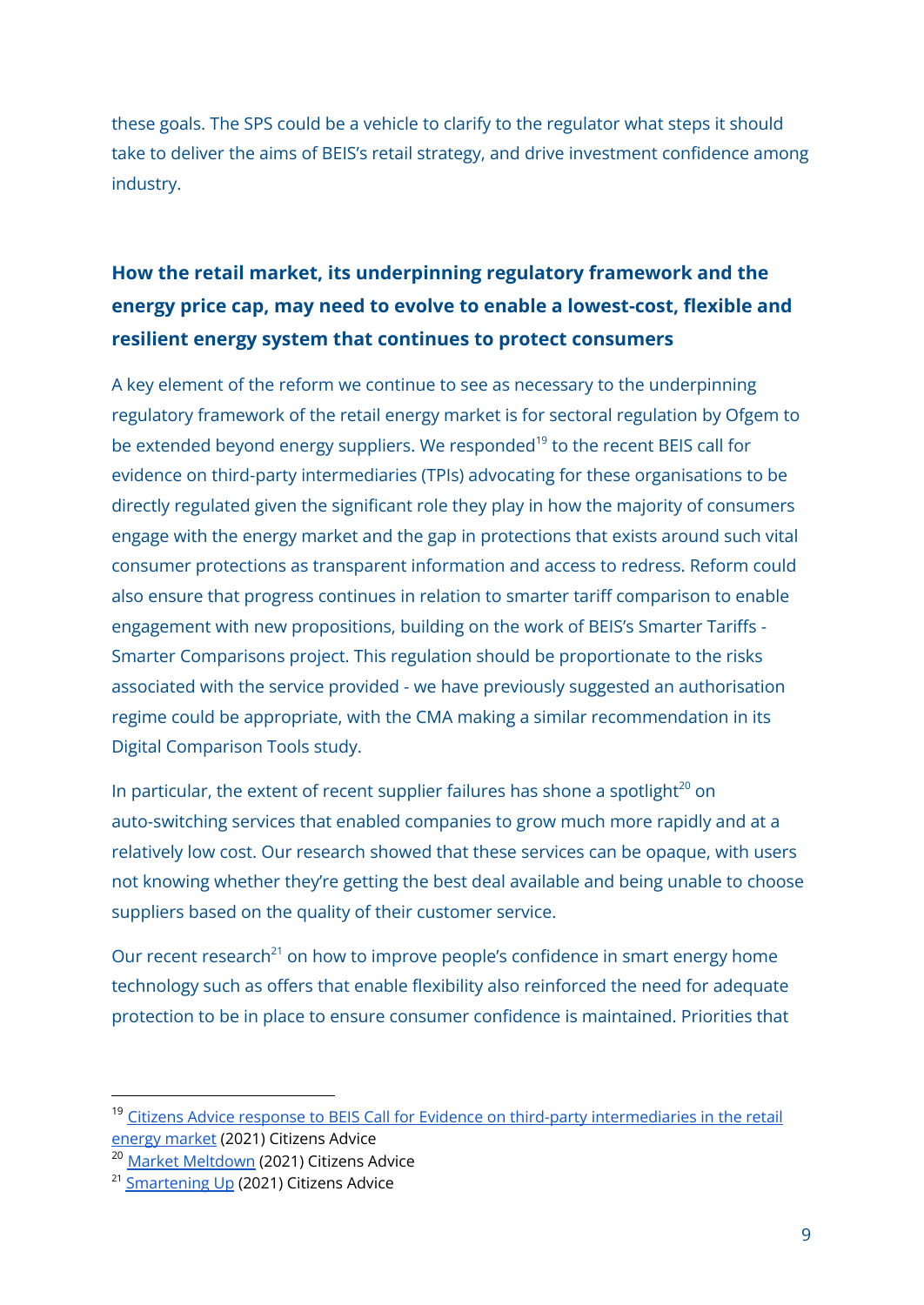emerged were for consumers to feel confident about the contracts they sign up to know where to go for support and have control over their data.

We also continue to strongly support aspects of the retail strategy related to market distortions, and the removal of thresholds for vital schemes supporting low income and vulnerable consumers like ECO and the Warm Home Discount. We also support reforms to the Renewables Obligation to reduce the risk of mutualisation, to incentivise prudent financial management and avoid costs being passed on to compliant suppliers, and similar reforms by Ofgem to limit inappropriate use of credit balances.

Another necessary evolution in the retail policy framework is energy code reform. We agreed with the BEIS and Ofgem joint consultation on the Design and Delivery of the Energy Code Reform<sup>22</sup> that reducing the number of codes could deliver significant benefits by making them easier to engage with and facilitate coordinated change. The Retail Energy Code, while still at an early stage of operation, has demonstrated the benefit of a code manager-led approach in ensuring consumer interest is incorporated in the assessment of ongoing market performance and future changes. Any future code reform should ensure that change across all codes can progress faster, that processes are less time intensive to ensure cross-market engagement across participant sizes and that the codes can facilitate the entrance of new and innovative market participants.

In terms of the energy price cap, Citizens Advice welcomed in response to the original Energy Retail Market Strategy for the 2020s the confirmation that the price would be extended beyond its original 2023 sunset clause, representing as it does the best guarantee under current circumstances that consumers pay a fair price for their energy and won't face the loyalty penalty.

In response<sup>23</sup> to Ofgem's proposals for reform of the cap, we recognised there is a case for allowing the level of the default tariff cap to be amended more frequently than once every six months, in order to respond to conditions where underlying costs have increased or decreased significantly or rapidly. However, we oppose the intent to allow for ad hoc, effectively retrospective redetermination of the cap if a series of subjective criteria are met, which risks resulting in a reduction in certainty and stability. If the intent is to make the price cap more responsive to fluctuating wholesale costs, this

<sup>&</sup>lt;sup>22</sup> Citizens Advice response to the BEIS and Ofgem joint [consultation](https://www.citizensadvice.org.uk/Global/CitizensAdvice/Energy/Citizens%20Advice%20response%20to%20Code%20Reform%20consultation%2028.9.21.pdf) on the Design and [Delivery](https://www.citizensadvice.org.uk/Global/CitizensAdvice/Energy/Citizens%20Advice%20response%20to%20Code%20Reform%20consultation%2028.9.21.pdf) of the Energy Code Reform (2021) Citizens Advice

<sup>&</sup>lt;sup>23</sup> Response to Ofgem's [consultation](https://www.citizensadvice.org.uk/about-us/our-work/policy/policy-research-topics/energy-policy-research-and-consultation-responses/energy-consultation-responses/) on the process for updating the default tariff cap [methodology](https://www.citizensadvice.org.uk/about-us/our-work/policy/policy-research-topics/energy-policy-research-and-consultation-responses/energy-consultation-responses/) and setting maximum charges (2021) Citizens Advice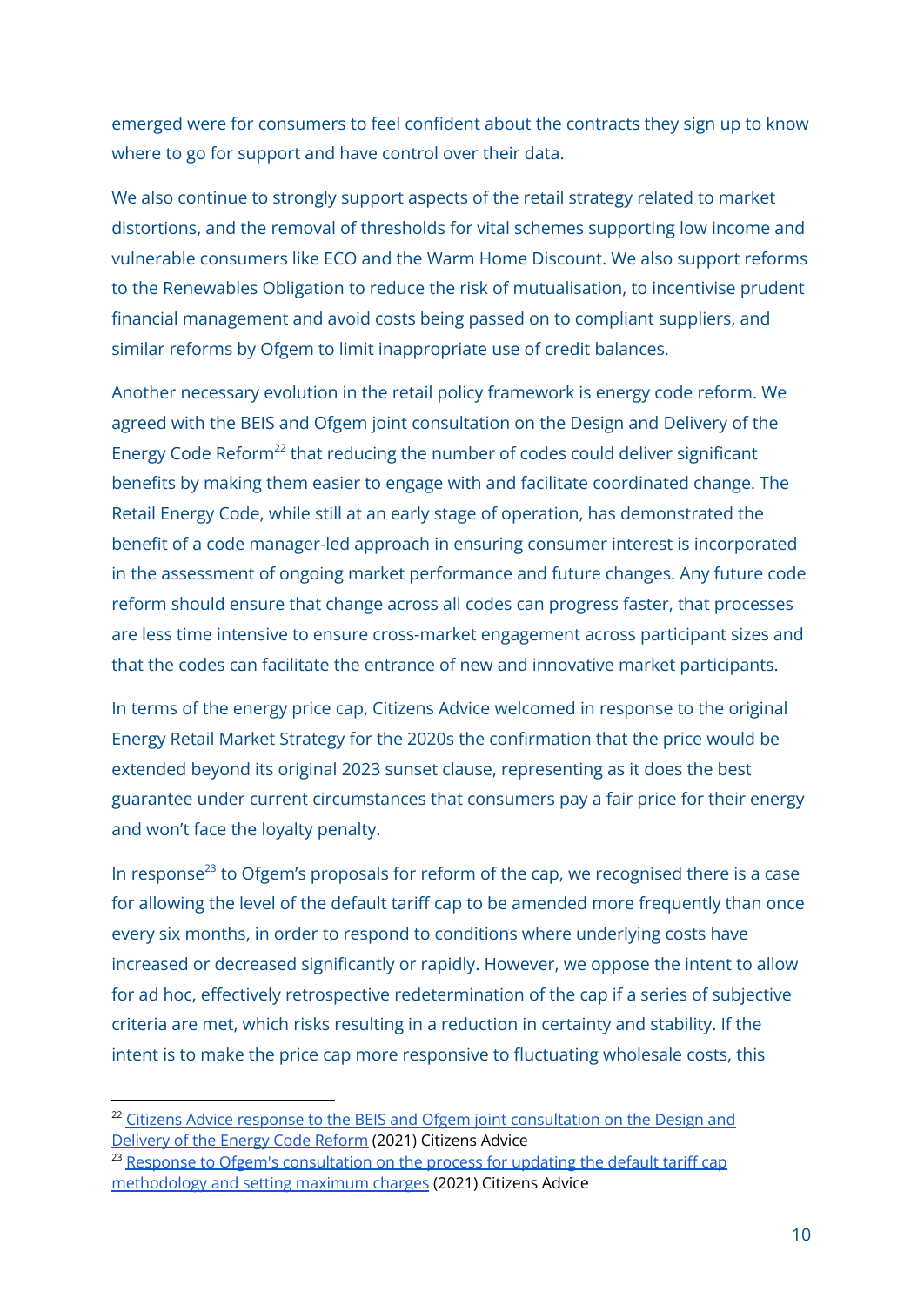would be best achieved by considering increasing the frequency of its recalculation, perhaps to quarterly. We are also concerned by the option of moving to fixed-term default contracts, with exit fees applicable, as these could act as a significant additional barrier to switching, especially for households on lower incomes.

There has also been some discussion in industry about a move from an absolute to relative tariff cap, although Ofgem has identified barriers to some approaches in the price cap legislation. We have some concerns over a relative price cap approach and the extent to which it would protect customers from unfair prices and drive the right incentives on suppliers. As BEIS is already seeking to amend price cap legislation to extend the duration of the cap, it could undertake its own assessment of whether a relative price cap approach may be beneficial in future and, if so, could make wider amendments to the legislation to enable Ofgem to consider this in future.

As set out above, the current crisis has put more focus on energy affordability, and there is a challenge in protecting customers in the short term. The revised strategy should set out how this may be achieved over the medium and long term. Currently, the combination of the price cap and Warm Home Discount provide energy below cost to recipients. We support this approach and have focused our attention on how this can better target households and continue to offer meaningful support as prices rise. However, we recognise that in future if the price cap is removed there may be more scope to introduce a capped tariff or energy product targeted at lower income and/or vulnerable households. Also, the Warm Home Discount is only scheduled to run until 2026, following which the government may wish to consider a different approach to providing support. Some have also suggested that the growth of low carbon technologies, with associated higher electricity usage for these households, may require changes to pricing to ensure households not using these technologies can continue to afford a basic level of energy for core uses, while recovering the cost of investments in the grid. The strategy should set out where these changes and risks are likely to materialise as technology take-up proceeds and reforms to settlement and network charging are introduced, and what options may need to be considered to ensure energy affordability. This may also be an area where a steer to Ofgem in the SPS could be beneficial, to help clarify the extent to which it should develop its own policies on affordability.

Since the Energy Market Retail Strategy for the 2020s was first published there has been increasing attention on the role of policy costs on energy bills in relation to incentivising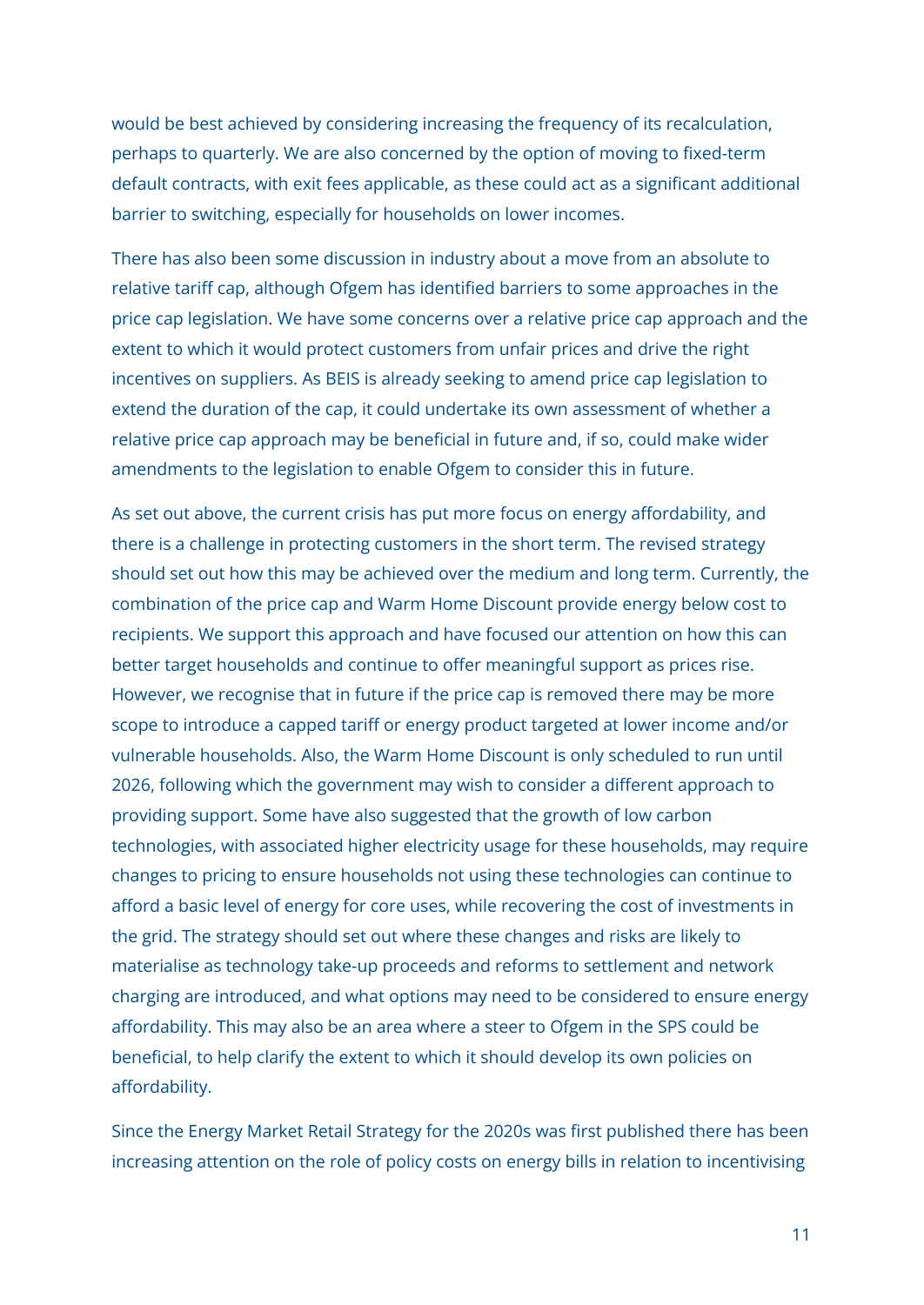decarbonisation and also ensuring energy affordability. Decisions in this area will be fundamental to achieving the outcomes set out in the strategy. We considered the trade offs involved in a paper, Rough Trade, published last year<sup>24</sup>, and look forward to sharing more detail in response to the forthcoming call for evidence on affordability and fairness. If the refreshed strategy is published in advance of that call for evidence then it may be beneficial to at least set out the aims it will seek to achieve, and some indication of how changes could be taken forward in an updated version of the strategy's indicative timeline, to understand how this could interact with other policies.

<sup>&</sup>lt;sup>24</sup> Rough trade? [Balancing](https://www.citizensadvice.org.uk/about-us/our-work/policy/policy-research-topics/energy-policy-research-and-consultation-responses/energy-policy-research/rough-trade-balancing-the-winners-and-losers-in-energy-policy/) the winners and losers in energy policy (2021) Citizens Advice